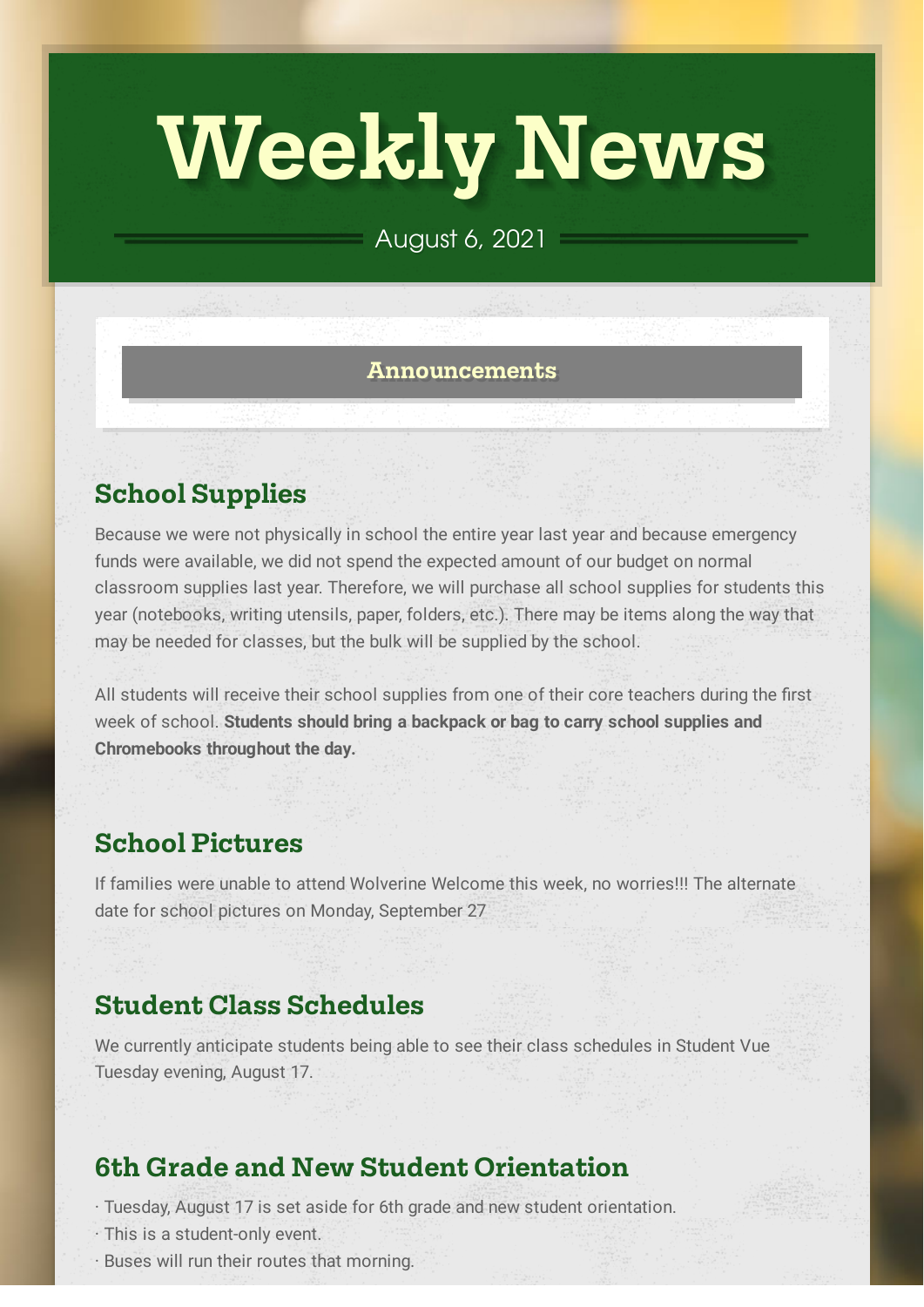· The orientation is from 7:41-9:45 a.m.

· Students will go through their class schedule, tour the building and meet their teachers.

· This is a great opportunity for students who were virtual all last year to orient themselves to ABMS and meet the staff in person.

· All sixth graders are invited.

· Any 7th or 8th grader who is new to ABMS or has never been in the building because of virtual/remote/home schooling is welcome to attend.

## **Lockers**

Lockers will not be available to begin the school year. If parents feel that their student needs to have a locker, please contact a school counselor to work out a special arrangement.

Although we will not start the year with lockers, we may provide lockers later in the school year to those students who wish to have one. We were unsure of the expectations for mitigation efforts while planning for Wolverine Welcome, so we chose to wait until those decisions are finalized. We would hate to give lockers to students and then have to take them away. As we finalize plans, we'll keep parents and students informed via Weekly News and lunchroom announcements.

## **Back** to School Night for Parents - Save the Date

Back to school night for parents is set for the following dates:

- · 6th grade August 26
- · 7th and 8th grade August 31
- · Tentative times 6:30-8:00 p.m.
- · Parent-Only Events
- · Format We will offer in-person and virtual options for these events.

· More details to come as the events get closer.

## **Fall Sports**

Fall Sports are right around the corner and we have many opportunities for students who wish to get involved. We are excited to kick off the sports season and would encourage any student athlete who is interested in getting involved to do so. Please remember that any student who wishes to participate in any sport this year must have the following forms completed and turned into Aubry Bend prior to their first practice. Please note that a physical must have occurred after May 1st, 2021.

#### Blue Valley Middle School [Participation](https://www.bluevalleyk12.org/cms/lib/ks02212623/Centricity/Domain/4501/Participation%20Packet%20for%20Middle%20School%20Students%202021-22.pdf) Packet

There will be a meet the coach night for all fall sports (Volleyball, Football, Cross Country and Cheer) Monday August 23th beginning at 4:30 in the Aubry Bend Commons. We will be sharing some general information and also specific practice information for each individual fall sport.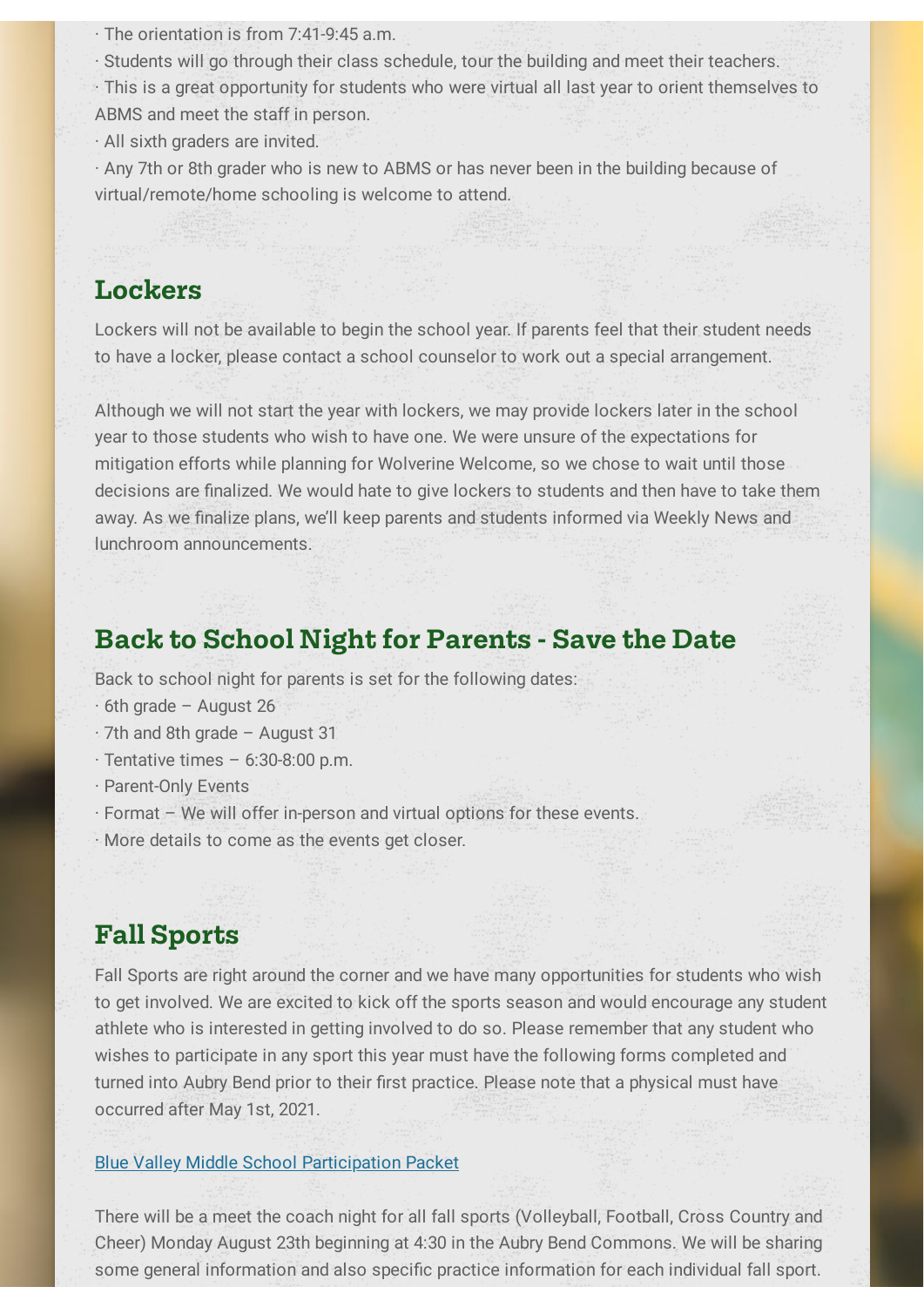Practice locations and times are updated below. Please contact coaches with individual questions.

# **Football**

Greetings,

My name is Taylor Stewart. I am eager to begin my 5th season as head football coach at ABMS. I would like to provide information to the families who have a student athlete interested in playing football this fall.

Attached below is the **ABMS Football Calendar 2021** .

**\*\*\*\*All athletes must have their District Participation Packet turned into the office before they will be able to participate. \*\*\*\***

Our first practice will be **August 16th 3:45pm-5pm**. We are meeting in the ABMS gym.

#### **Athletes will need to bring:**

-Wear athletic clothing (shorts and T shirt) -Football Cleats & Tennis Shoes -Mouth piece (not clear) -Personal water bottle We will begin in the ABMS Gym with equipment check out.

#### **Athletes will receive:**

-helmet -shoulder pads -Hip, tail, thigh, knee pads -belt -Practice jersey and pants

There will be more communication to come once the season gets rolling. If you have any questions do not hesitate to email [tkstewart@bluevalleyk12.org!](mailto:tkstewart@bluevalleyk12.org)

Thank you all for your support in your student athlete!

GO WOLVERINES!!!!!!

# **Volleyball**

Head Coach: Christyn Haberly [Chaberly@bluevalleyk12.org](mailto:Chaberly@bluevalleyk12.org) Open to 8th grade girls Wednesday August 18th 3:00 -5:00. Athletes should change and report to Coach Haberly in the gym.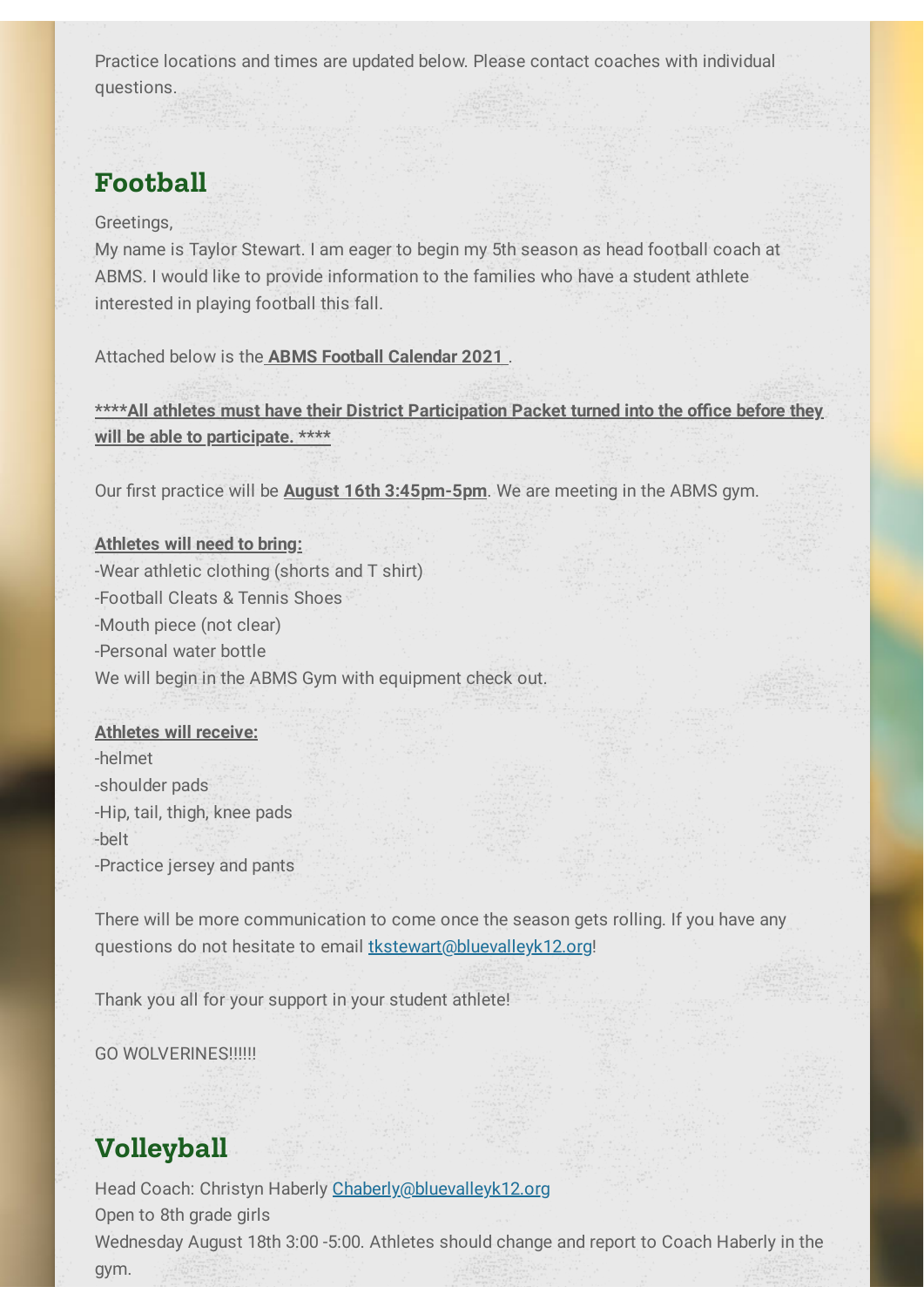## **Cross Country**

Head Coach: Minnie Beechner-Holmes [mbeechnerholmes@bluevalleyk12.org](mailto:mbeechnerholmes@bluevalleyk12.org) Open to 7th and 8th grade students Wednesday August 18th. Practice 3:00 - 4:30. Athletes should report to room 110.

# **Cheerleading**

Head Coaches: Alicia Parker and Kim Lambrecht [aparker@bluevalleyk12.org](mailto:aparker@bluevalleyk12.org) [kmlambrecht@bluevalleyk12.org](mailto:kmlambrecht@bluevalleyk12.org)

Open to 7th and 8th grade students

Monday August 23rd 3:00 - 4:00. Athletes should report to room 309. Please note athletes and parents are invited to the Meet the Coach Meeting on August 23rd at 4:30.

### **PE Shirts**

We are currently not planning to dress out in PE for the first quarter; therefore, students will not need special shirts for PE. **Important note:** Students will still be expected to participate in PE, so it will be important for students to wear appropriate clothing to school in order to fully participate. Students should avoid tight clothing that restricts movement or any short/crop top that could potentially show body parts/undergarments inappropriate for school.

## **From the Desk of Mrs. Tate...**

We had a wonderful turnout for Wolverine Welcome this week! Thanks to our families who were able to make the date work in their schedule. If you couldn't make it…no worries! We have additional dates for the same activities:

· School Pictures will be taken on September 27.

· 6th grade and new student orientation is Tuesday, August 17 from 7:41-9:45 a.m.

· Any student who would like to come to orientation on Tuesday, August 17 because he/she has not been in the building in a while (remote or virtual learning) is welcome to attend a session for 7th and 8th grade students during the August 17 orientation from 7:41-9:45 a.m.

Our new teachers attended their "First Day of School" yesterday, and we had a fabulous day! We are so excited for our kids to meet these wonderful professionals. They love kids and can't wait to get to know their students. Our teaching staff returns to school on Thursday, August 12, and paras report on August 13. We will be in professional learning sessions August 12-17 to prepare for our first day of school with kids.

We have several openings for paraprofessional positions at ABMS. If you or someone you know would enjoy working with AMAZING kids and teachers, please contact ABMS or apply online at the BV [Employment](https://www.bluevalleyk12.org/site/Default.aspx?PageID=34396) website.